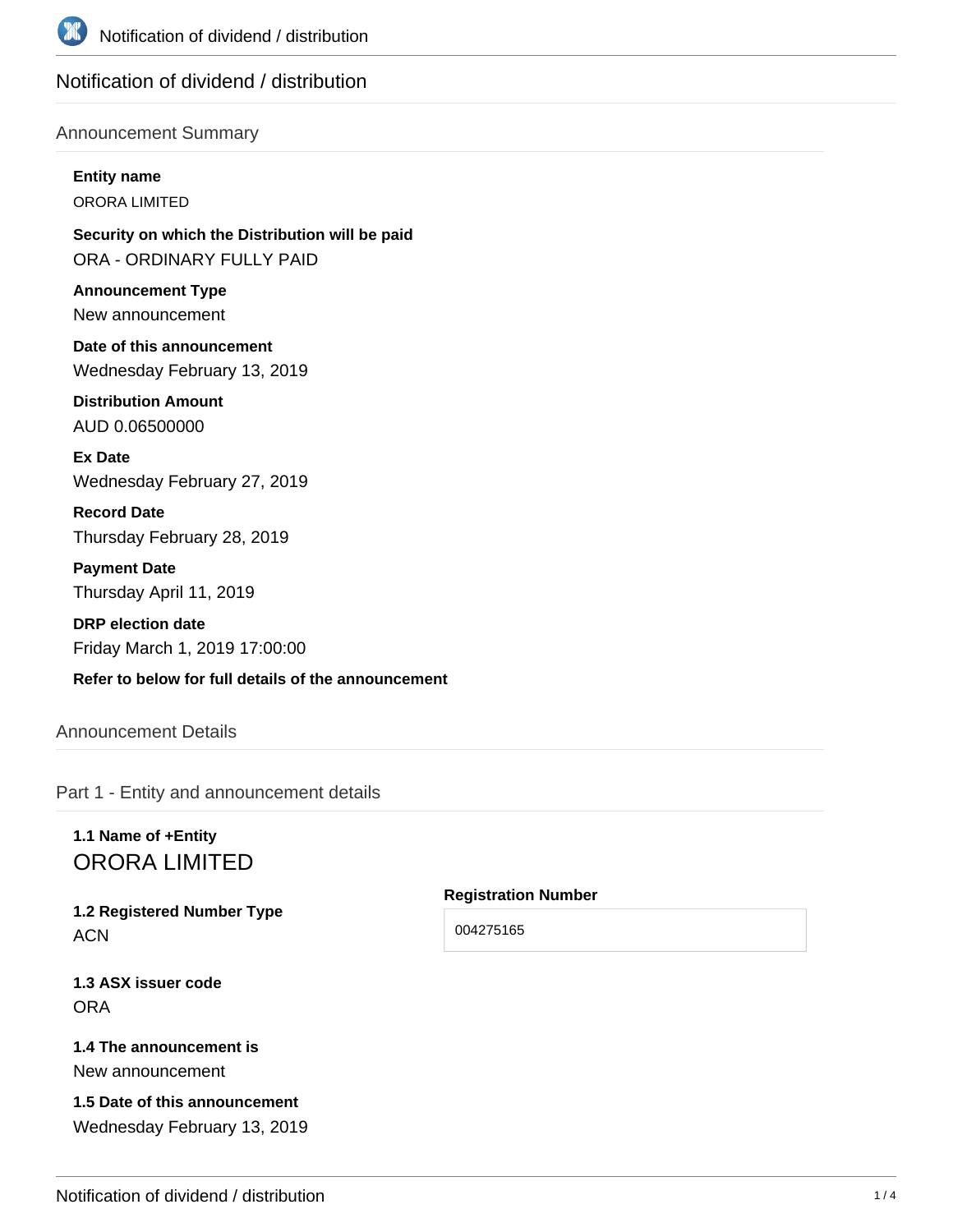

Notification of dividend / distribution

**1.6 ASX +Security Code ORA** 

**ASX +Security Description** ORDINARY FULLY PAID

Part 2A - All dividends/distributions basic details

**2A.1 Type of dividend/distribution**

**Ordinary** 

**2A.2 The Dividend/distribution:** relates to a period of six months

**2A.3 The dividend/distribution relates to the financial reporting or payment period ending ended/ending (date)**

Monday December 31, 2018

**2A.4 +Record Date** Thursday February 28, 2019

**2A.5 Ex Date** Wednesday February 27, 2019

**2A.6 Payment Date** Thursday April 11, 2019

**2A.7 Are any of the below approvals required for the dividend/distribution before business day 0 of the timetable?**

- **Security holder approval**
- **Court approval**
- **Lodgement of court order with +ASIC**
- **ACCC approval**
- **FIRB approval**
- **Another approval/condition external to the entity required before business day 0 of the timetable for the dividend/distribution.**

No

**2A.8 Currency in which the dividend/distribution is made ("primary currency")**

AUD - Australian Dollar

**2A.9 Total dividend/distribution payment amount per +security (in primary currency) for all dividends/distributions notified in this form** AUD 0.06500000

**2A.10 Does the entity have arrangements relating to the currency in which the dividend/distribution is paid to securityholders that it wishes to disclose to the market?** No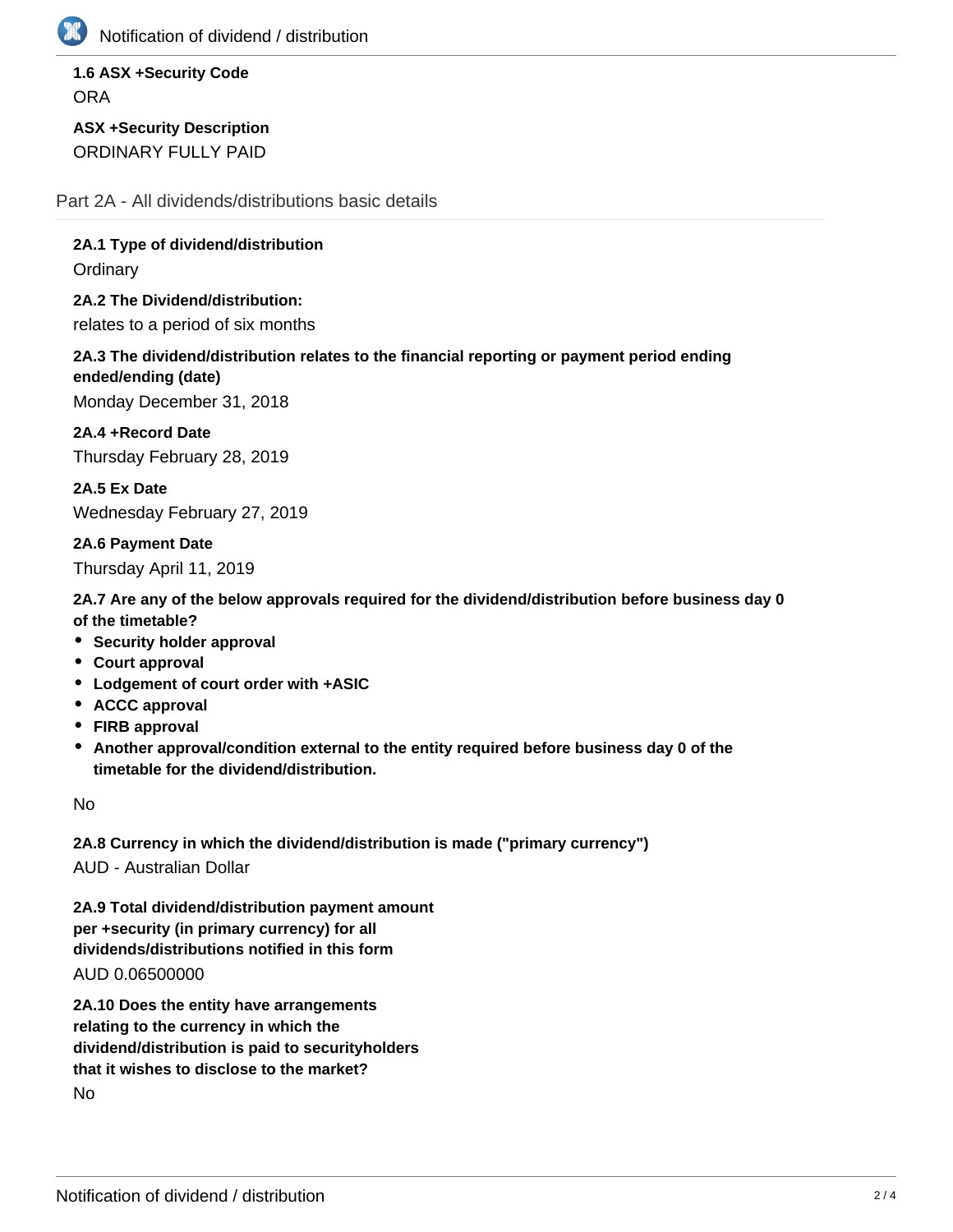| (K)<br>Notification of dividend / distribution                                                                                                               |                                                                                      |
|--------------------------------------------------------------------------------------------------------------------------------------------------------------|--------------------------------------------------------------------------------------|
| 2A.11 Does the entity have a securities plan for<br>dividends/distributions on this +security?<br>We have a Dividend/Distribution Reinvestment<br>Plan (DRP) |                                                                                      |
| 2A.11a If the +entity has a DRP, is the DRP<br>applicable to this dividend/distribution?<br>Yes                                                              | 2A.11a(i) DRP Status in respect of this<br>dividend/distribution<br><b>Full DRP</b>  |
| 2A.12 Does the +entity have tax component<br>information apart from franking?<br>No                                                                          |                                                                                      |
| Part 3A - Ordinary dividend/distribution                                                                                                                     |                                                                                      |
| 3A.1 Is the ordinary dividend/distribution<br>estimated at this time?<br>No                                                                                  | 3A.1a Ordinary dividend/distribution estimated<br>amount per +security<br><b>AUD</b> |
| 3A.1b Ordinary Dividend/distribution amount per<br>security<br>AUD 0.06500000                                                                                |                                                                                      |
| 3A.2 Is the ordinary dividend/distribution<br>franked?<br>Yes                                                                                                | 3A.2a Is the ordinary dividend/distribution fully<br>franked?<br><b>No</b>           |
| 3A.3 Percentage of ordinary<br>dividend/distribution that is franked<br>50.0000 %                                                                            | 3A.3a Applicable corporate tax rate for franking<br>credit (%)<br>30.0000 %          |
| 3A.4 Ordinary dividend/distribution franked<br>amount per +security<br>AUD 0.03250000                                                                        | 3A.5 Percentage amount of dividend which is<br>unfranked<br>50.0000 %                |
| 3A.6 Ordinary dividend/distribution unfranked<br>amount per +security excluding conduit foreign<br>income amount<br>AUD 0.00000000                           |                                                                                      |
| 3A.7 Ordinary dividend/distribution conduit<br>foreign income amount per security<br>AUD 0.03250000                                                          |                                                                                      |
| Part 4A - +Dividend reinvestment plan (DRP)                                                                                                                  |                                                                                      |
| 4A.1 What is the default option if +security holders do not indicate whether they want to                                                                    |                                                                                      |

**participate in the DRP?**

Do not participate in DRP (i.e. cash payment)

**4A.2 Last date and time for lodgement of election notices to share registry under DRP** Friday March 1, 2019 17:00:00

**4A.3 DRP discount rate** 0.0000 %